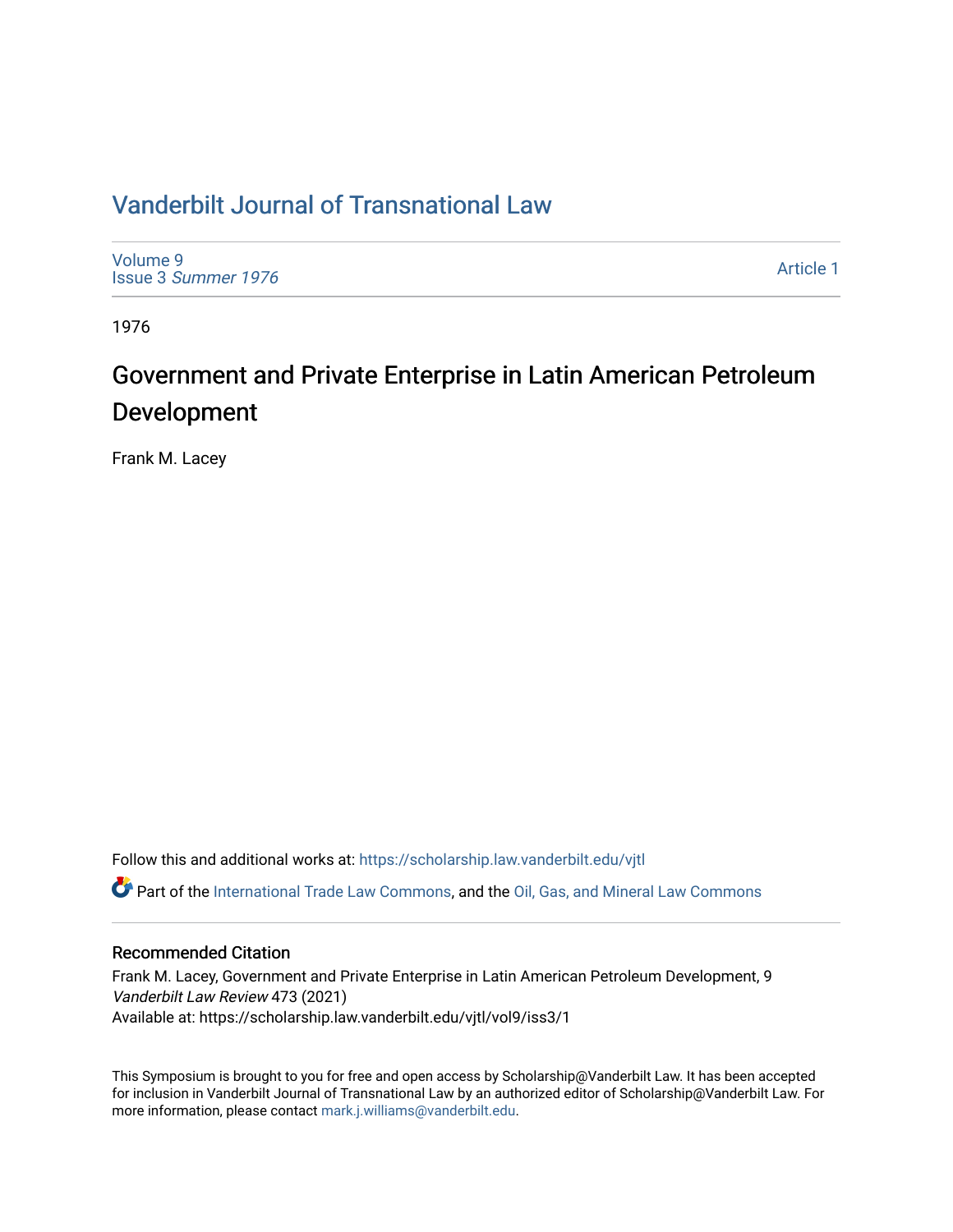# **Vanderbilt Journal of Transnational Law**

VOLUME 9 SUMMER 1976 NUMBER 3

### **SYMPOSIUM GOVERNMENT AND PRIVATE ENTERPRISE IN LATIN AMERICAN PETROLEUM DEVELOPMENT**

#### *Frank M. Lacey\**

The nationalization of the Venezuelan oil industry on January **1, 1976,** can be viewed in a sense as a culmination of more than half a century of striving on the part of Latin American republics to become the masters of their own most important resources, one that has seemed at times symbolic of their very destinies. It is a process that has involved nearly every major country in Latin America. It is one that has been resisted **by** the prevailing economic, political, and legal institutions, and in the course of which not only major business enterprises but nations as well have been brought into sharp and often damaging conflict. One need only mention the Mexican expropriations of the 30's, and the dramatic series of confrontations stemming from that. In our own day, the nationalization of the International Petroleum Company interests in Peru produced misunderstandings and problems that seemed for some time nearly insoluble. This process has brought before us searching questions regarding the functions and limits of private property and national sovereignty. They are questions that will be with us for some time to come.

But apart from these legal and political questions, the process has also served to illuminate the operations and contributionsand very often the shortcomings-of the private sector of our economy and in particular of that most fascinating of newly recognized international institutions-the multinational enterprise.

<sup>\*</sup> Visiting Associate Professor of Law, Vanderbilt University. B.A., 1954, University of Toronto; J.D., 1957, University of Michigan. Admitted to practice in Michigan. Member, Michigan and American Bar Association; American Society of International Law.